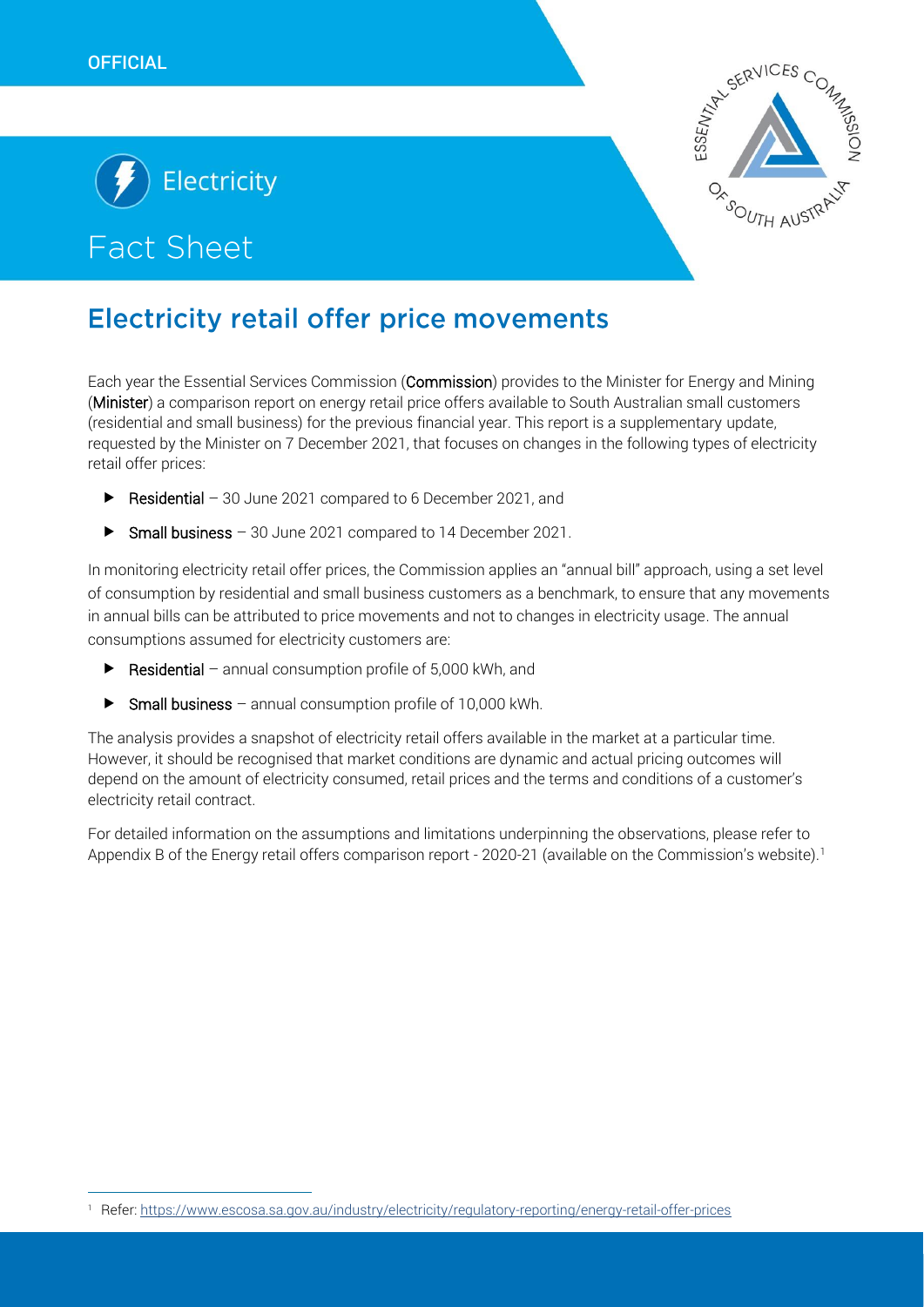## Residential electricity retail offer prices

#### Key observations for residential electricity customers

- Average annual residential electricity retail Standing Offer and Market Offer prices both fell by six percent over the period 30 June 2021 to 6 December 2021.
- Residential electricity retail Market Offers were generally priced at a discount to Standing Offer prices. The discount between a retailer's Standing Offer and average Market Offer ranged from no discount to 20 percent.
- Where a retailer discounted a retail Market Offer against its Standing Offer, residential customers on a Standing Offer contract could have saved between \$0 and \$520 annually had they switched to their retailer's lowest-priced Market Offer.
- Between 30 June 2013 and 6 December 2021, the average annual Standing Offer bill has increased by 5.3 percent and the average annual Market Offer bill has increased by 0.5 percent. The average annual nominal discount between Standing Offers and Market Offers has increased from \$118 to \$212.

Figure 1 shows the average annual electricity bill for a residential customer, based on available retail Standing Offer and Market Offer prices at 30 June 2021 and 6 December 2021, and the discount between the average Standing Offer and average Market Offer.

Figure 2 shows the movement of annual residential electricity retail Standing Offer and Market Offer bills between 30 June 2013 and 6 December 2021.



#### Figure 1: Average annual electricity retail bills for residential customers (\$nominal)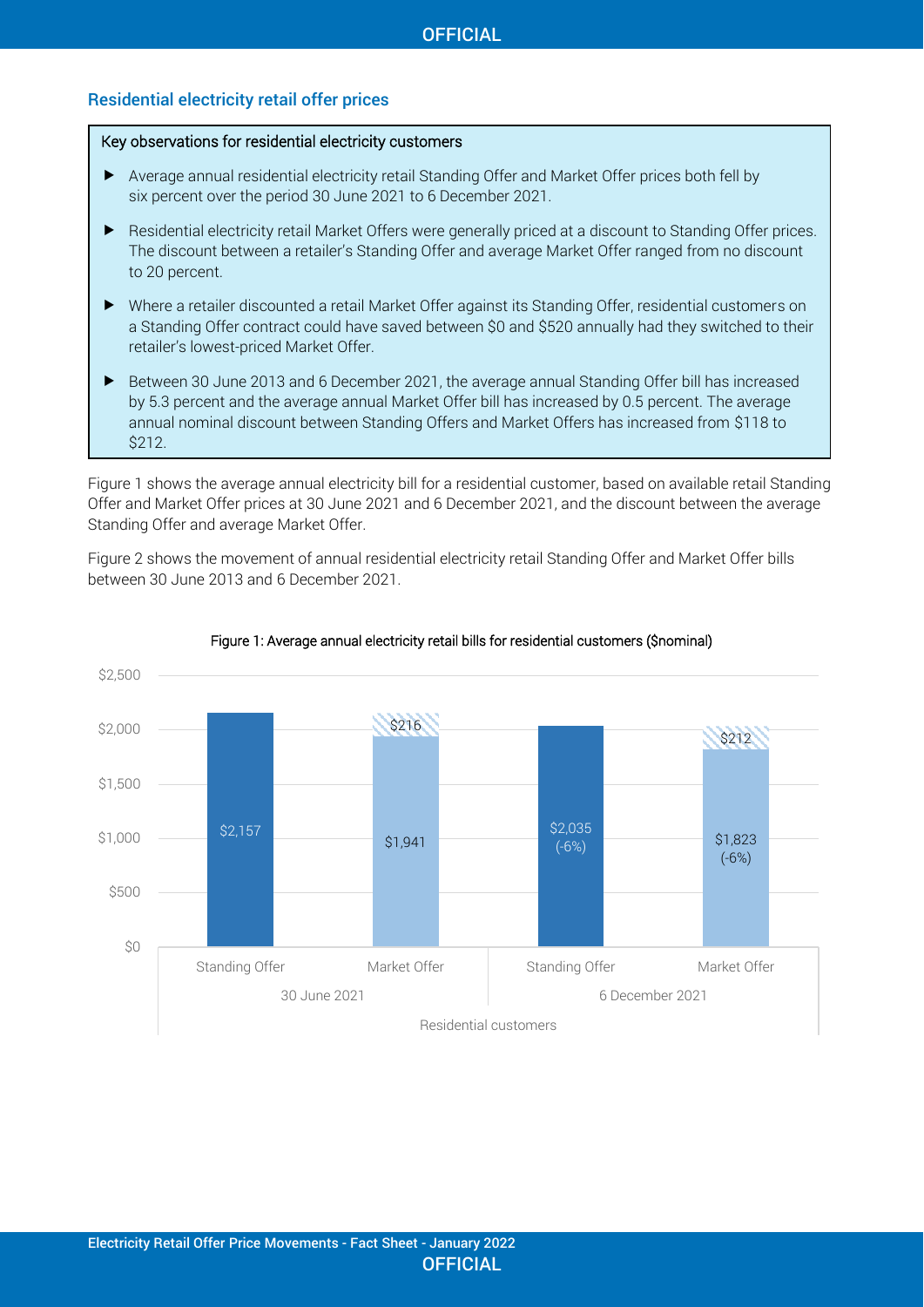



## Small business electricity retail offer prices

#### Key observations for small business electricity customers

- Average annual small business electricity retail Standing Offer and Market Offer prices fell by six percent and four percent respectively over the period 30 June 2021 to 14 December 2021.
- Small business electricity retail Market Offers were generally priced at a discount to Standing Offer prices. The discount between a retailer's Standing Offer and average Market Offer ranged from no discount to 22 percent.
- Where a retailer discounted a retail Market Offer against its Standing Offer, small business customers on a Standing Offer contract could have saved between \$0 and \$930 annually had they switched to their retailer's lowest-priced Market Offer.
- Between 30 June 2013 and 14 December 2021, the average annual Standing Offer bill has increased by 8.7 percent and the average annual Market Offer bill has increased by 4.8 percent. The average annual nominal discount between Standing Offers and Market Offers has increased from \$282 to \$443.

Figure 3 shows the average annual electricity bill for a small business customer, based on available retail Standing Offer and Market Offer prices at 30 June 2021 and 14 December 2021, and the discount between the average Standing Offer and average Market Offer.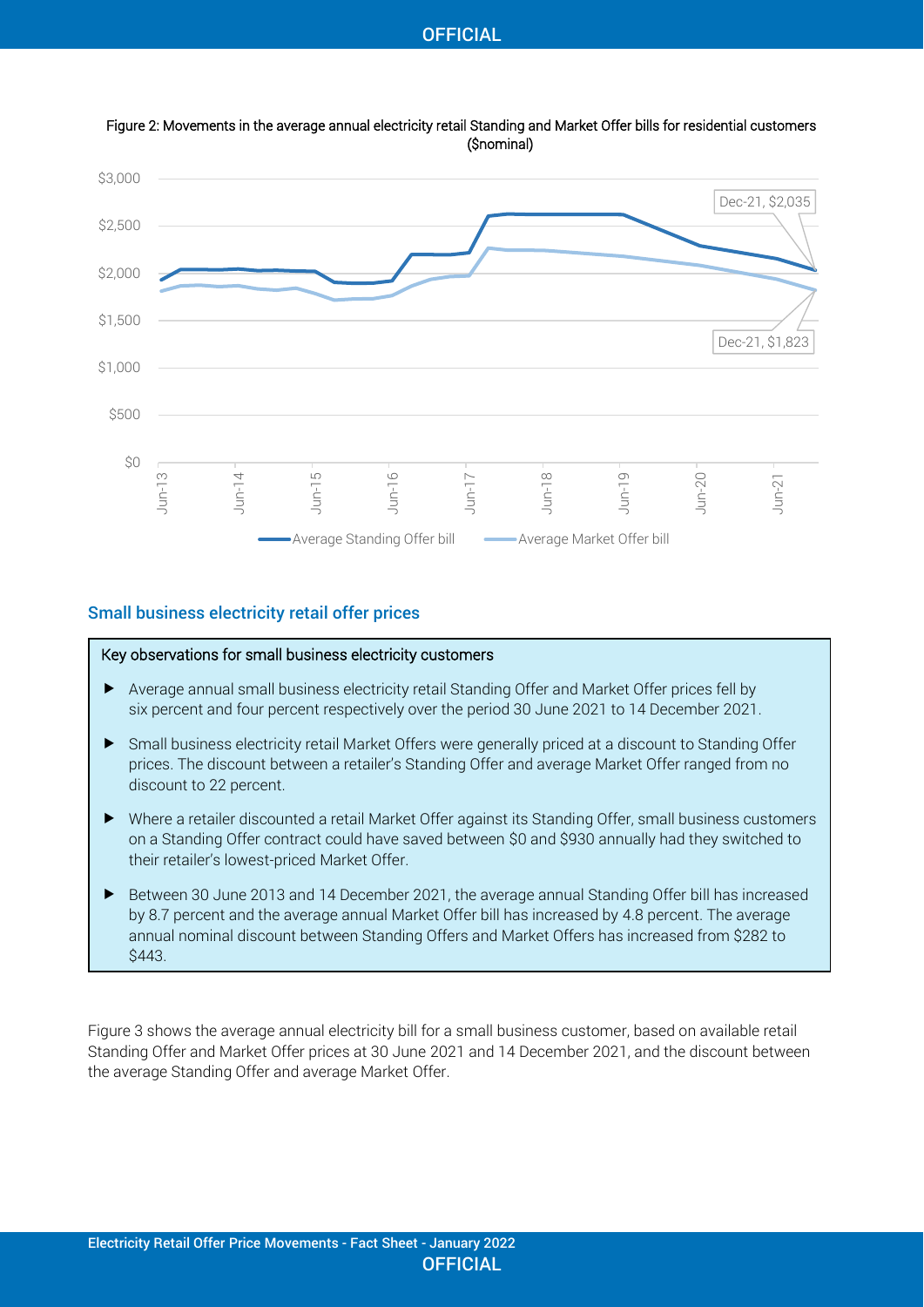

Figure 3: Average annual electricity retail bill for small business customers (\$nominal)

Figure 4 shows the movement of annual small business electricity retail Standing Offer and Market Offer bills between 30 June 2013 and 14 December 2021.



#### Figure 4: Movements in the average annual electricity retail Standing and Market Offer bills for small business customers (\$nominal)